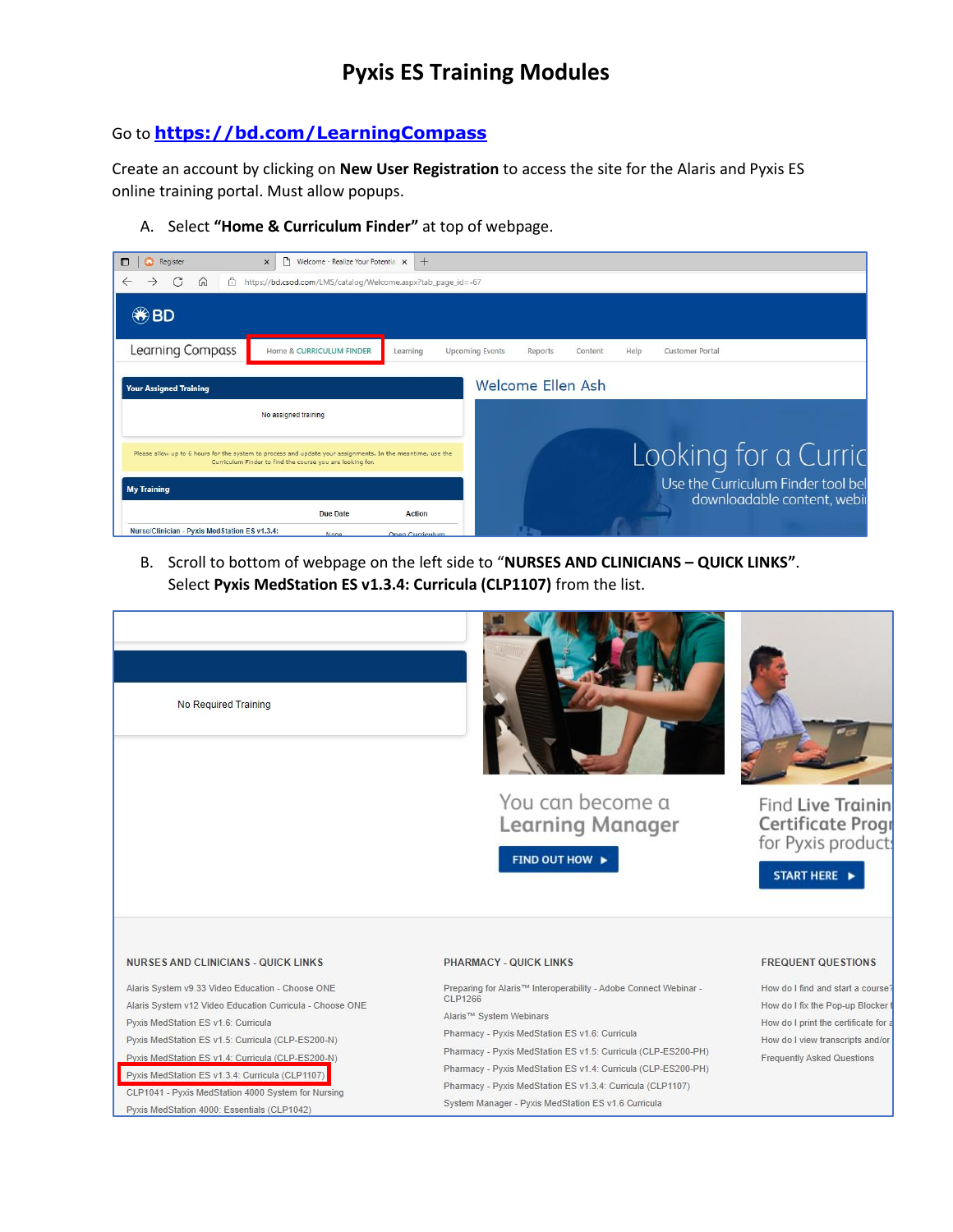### C. Select **(CLP1107-N) Curriculum**.

| $+$<br>Your Pote X |                                                                                                                                                                                                                                                                                                                                                                                                                                                                                                              |    |        |              |                  | Ō              | $\times$ |
|--------------------|--------------------------------------------------------------------------------------------------------------------------------------------------------------------------------------------------------------------------------------------------------------------------------------------------------------------------------------------------------------------------------------------------------------------------------------------------------------------------------------------------------------|----|--------|--------------|------------------|----------------|----------|
|                    | /search.aspx?q=Nurse%2fClinician%25v1.3.4%3a%20Essentials&s=1                                                                                                                                                                                                                                                                                                                                                                                                                                                | సం | 像<br>Œ | €<br>ััััััั | Not syncing<br>⊕ |                | $\cdots$ |
|                    |                                                                                                                                                                                                                                                                                                                                                                                                                                                                                                              |    | Search | $\alpha$     | Я                | $\mathbb{R}$ a |          |
| Learning           | <b>Upcoming Events</b><br><b>Customer Portal</b><br>Help<br>Reports<br>Content                                                                                                                                                                                                                                                                                                                                                                                                                               |    |        |              |                  |                |          |
|                    | <b>Global Search</b><br>系<br><b>Global Search</b>                                                                                                                                                                                                                                                                                                                                                                                                                                                            |    |        |              |                  |                |          |
| Training           | Search<br>What would you like to search for?                                                                                                                                                                                                                                                                                                                                                                                                                                                                 |    |        |              |                  |                |          |
|                    | Training results (2)                                                                                                                                                                                                                                                                                                                                                                                                                                                                                         |    |        |              |                  |                |          |
|                    | Nurse/Clinician - Pyxis MedStation ES v1.3.4: Essentials<br>(CLP1107-N)<br>Curriculum   Pyxis   Total Price \$0.00<br>Click Open Curriculum to get started, then click the Launch buttons to launch or download items in the curriculum This<br>training series contains a tutorial for each major clinician workflow performed at a BD Pyxis MedStation <sup>n</sup> ES device, v1.3.4,<br>used in Profile and Non-Profile mode.                                                                            |    |        |              |                  |                | Feedback |
|                    | Nurse/Clinician - Pyxis MedStation ES v1.3.4: Essentials with<br>Pyxis ES Link (CLP1107+CLP1190)<br>Curriculum   Pyxis   Total Price \$0.00<br>Click Open Curriculum to get started, then click the Launch buttons to launch or download items in the curriculum. This<br>training series contains a tutorial for each major clinician workflow performed at a BD Pyxis MedStation <sup>n</sup> <sup>4</sup> ES device, v1.3.4,<br>used in Profile and Non-Profile mode. This includes all the courses for C |    |        |              |                  |                |          |
|                    |                                                                                                                                                                                                                                                                                                                                                                                                                                                                                                              |    |        |              |                  |                |          |

**D.** Select **"Show More"** at the bottom of page to see all courses in the Curriculum. Select **"Open Curriculum"** to the right side of page to get started.

| the curriculum      | Click Open Curriculum to get started, then click the Launch buttons to launch or download items in                                                                         | CURRICULUM<br>Nurse/Clinician - Pyxis MedStation ES |
|---------------------|----------------------------------------------------------------------------------------------------------------------------------------------------------------------------|-----------------------------------------------------|
|                     | This training series contains a tutorial for each major clinician workflow performed at a BD Pyxis<br>MedStation™ ES device, v1.3.4, used in Profile and Non-Profile mode. | v1.3.4: Essentials (CLP1107-N)<br>entials           |
|                     | <b>Show More</b>                                                                                                                                                           | In Progress                                         |
| Contents            | 9 Trainings                                                                                                                                                                | <b>Open Curriculum</b><br>$\checkmark$              |
| <b>ONLINE CLASS</b> | <b>CLP1107A</b> - Accessing the Station                                                                                                                                    |                                                     |
| <b>ONLINE CLASS</b> | <b>CLP1107B</b> - Selecting Patients at the Station                                                                                                                        |                                                     |
| <b>ONLINE CLASS</b> | <b>CLP1107E - Removing Medications</b>                                                                                                                                     |                                                     |
| <b>ONLINE CLASS</b> | <b>CLP1107F - Returning and Wasting Medications</b>                                                                                                                        |                                                     |
| <b>ONLINE CLASS</b> | <b>CLP1107G</b> - Performing Inventory                                                                                                                                     |                                                     |
| <b>ONLINE CLASS</b> | <b>CLP1107H - Resolving Discrepancies</b>                                                                                                                                  |                                                     |
| <b>ONLINE CLASS</b> | <b>CLP1107O</b> - Station Reports for Nurses                                                                                                                               |                                                     |
| <b>ONLINE CLASS</b> | <b>CLP1107Q</b> - Recovering Storage Spaces                                                                                                                                |                                                     |
| <b>ONLINE CLASS</b> | CLP1107-N - Pyxis MedStation ES System Tutorial Quiz for Nursing                                                                                                           |                                                     |
|                     | <b>Show Less</b>                                                                                                                                                           |                                                     |